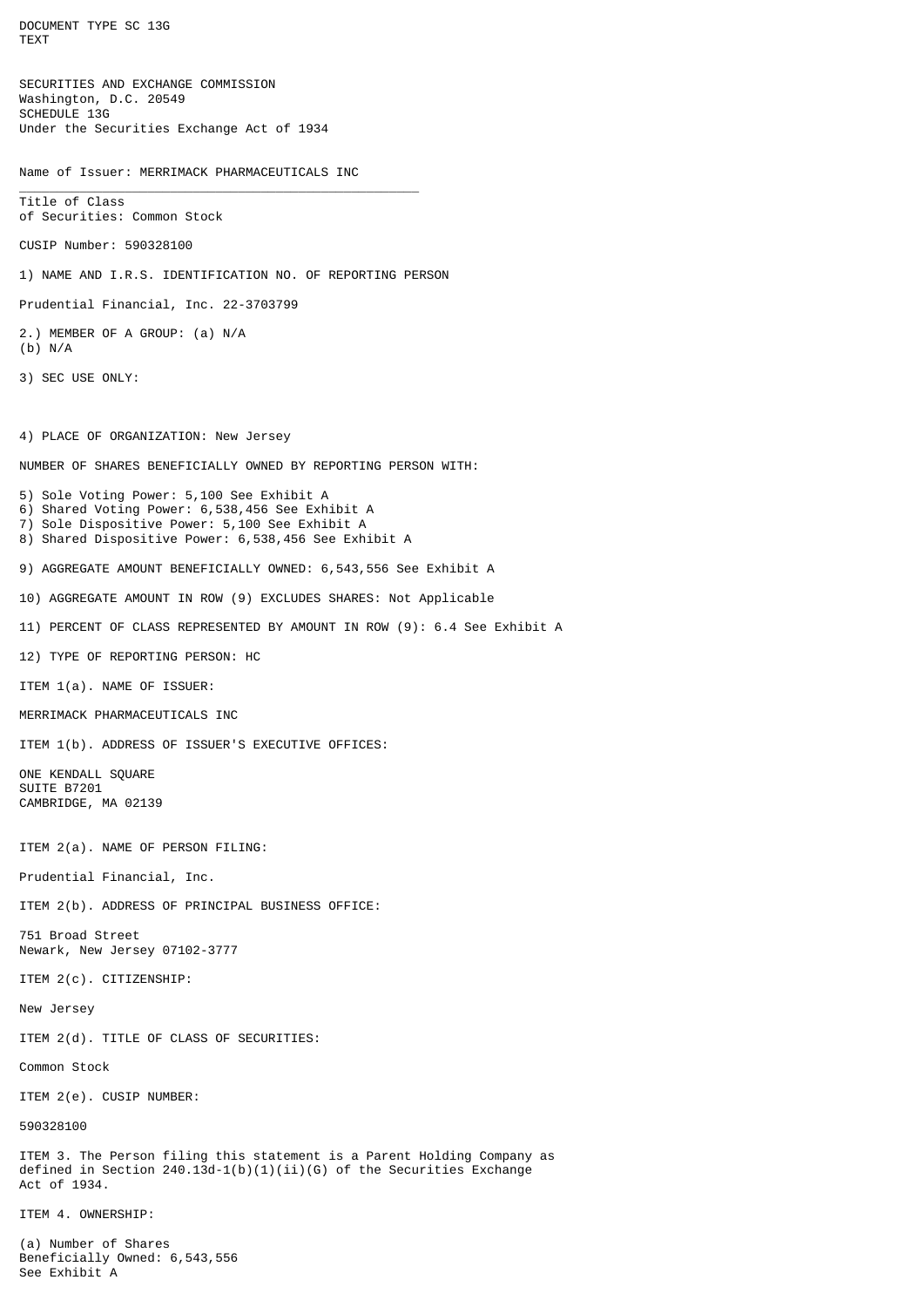(b) Percent of Class: 6.4

(c) Powers No. Of Shares ----------- --------------------

Sole power to vote or 5,100 See Exhibit A to direct the vote

Shared power to vote or 6,538,456 See Exhibit A to direct the vote

Sole power to dispose or 5,100 See Exhibit A to direct disposition

Shared power to dispose 6,538,456 See Exhibit A or to direct disposition

ITEM 5. OWNERSHIP OF 5% OR LESS OF A CLASS:

Not Applicable

ITEM 6. OWNERSHIP OF MORE THAN 5% ON BEHALF OF ANOTHER PERSON:

Our clients may have the right to receive or the power to direct the receipt of dividends from, or the proceeds from the sale of, such securities which are the subject of this filing.

ITEM 7. IDENTIFICATION AND CLASSIFICATION OF THE SUBSIDIARY WHICH ACQUIRED THE SECURITY BEING REPORTED ON BY THE ULTIMATE PARENT COMPANY:

See Exhibit A

ITEM 8. IDENTIFICATION AND CLASSIFICATION OF MEMBERS OF THE GROUP:

Not Applicable

ITEM 9. NOTICE OF DISSOLUTION OF GROUP:

Not Applicable

ITEM 10. CERTIFICATION:

By signing below, Prudential Financial, Inc. certifies that, to the best of its knowledge and belief, the securities referred to above were acquired and are held in the ordinary course of business and were not acquired and are not held for the purpose of or with the effect of changing or influencing the control of the issuer of the securities and were not acquired and are not held in connection with or as a participant in any transaction having that purpose or effect.

The filing of this statement should not be construed as an admission that Prudential Financial, Inc. is, for purposes of Sections 13 or 16 of the Securities Exchange Act of 1934, the beneficial owner of such shares.

**SIGNATURE** 

After reasonable inquiry and to the best of its knowledge and belief, Prudential Financial, Inc. certifies that the information set forth in this statement is true, complete and correct.

PRUDENTIAL FINANCIAL, INC.

By: Richard Baker Second Vice President

Date: 02/05/2014 As of: 12/31/2013

Exhibit A --------------

ITEM 4. OWNERSHIP: